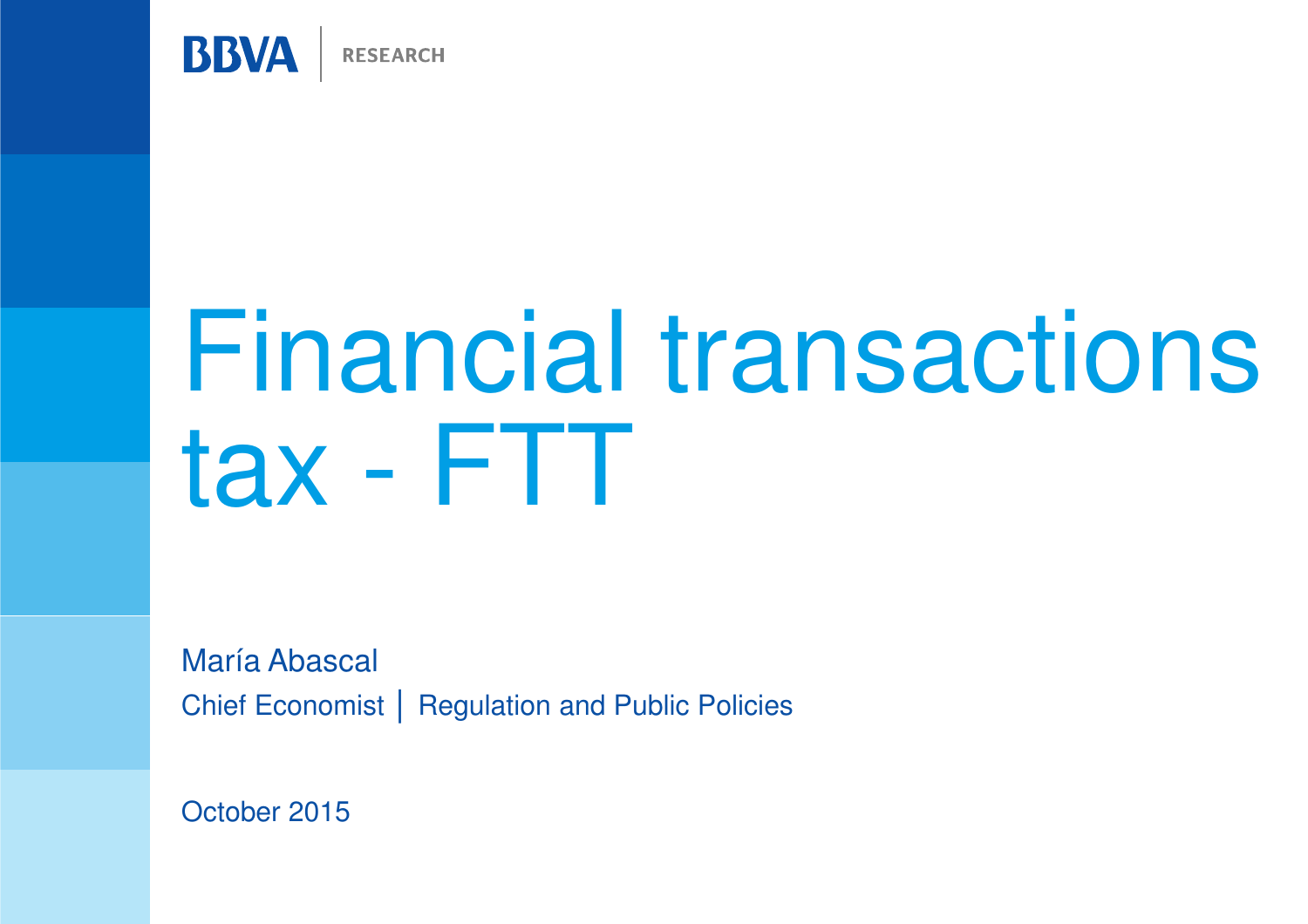

#### Section 1Background

Section 2Original FTT proposal: EU 27

Section 3Current FTT proposal: EU 11

Section 4Some empirical evidence: Europe and Latam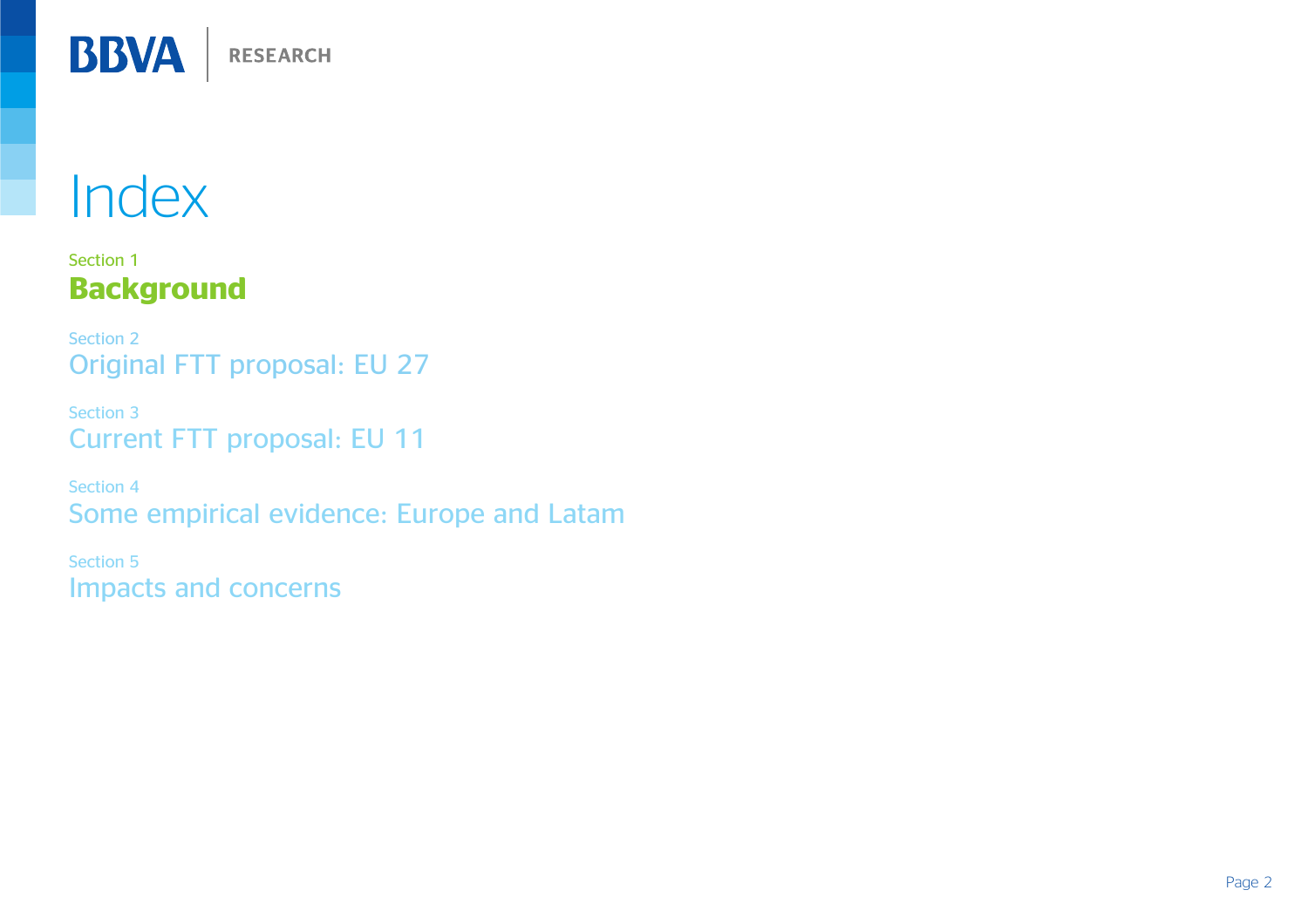

# Section 1 Financial crisis was a large burden on EU 28 countries

#### Between 2008 and 2010



**Strong political presure to recover government resources invested in the financial system**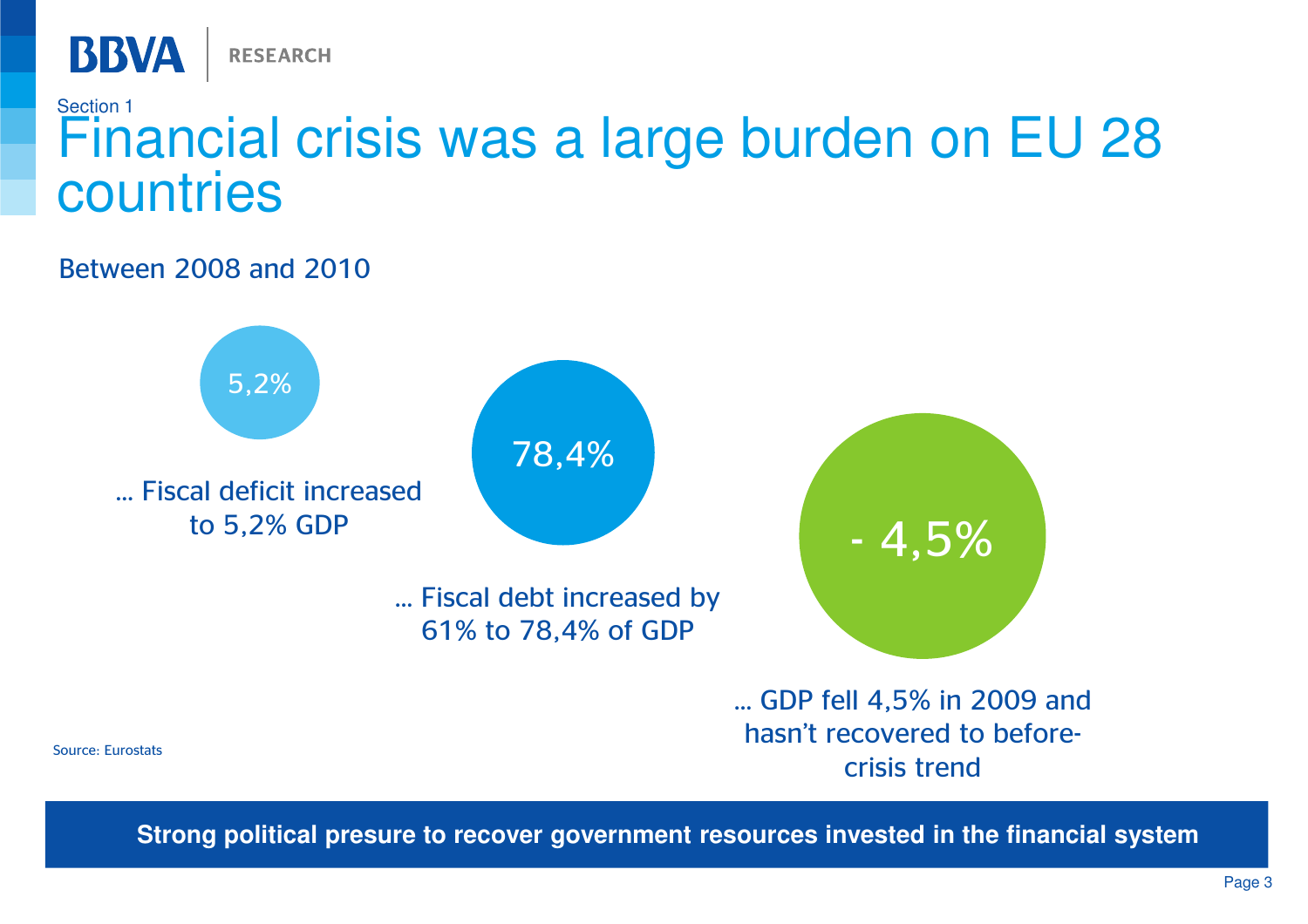

### Section 1Three different options for recovering funds

|                              | <b>FTT COM</b>                                                                                   | <b>Stamp Duty</b>                                                |
|------------------------------|--------------------------------------------------------------------------------------------------|------------------------------------------------------------------|
| <b>Tax base</b>              | Purchase & sale of any<br>financial asset on<br>secondary market (shares,<br>bonds, derivatives) | Purchase on secondary<br>markets of EU companies<br>based shares |
| <b>Taxation</b><br>principle | Residence: EU<br>counterparties                                                                  | <b>Domestic issuance</b>                                         |
| <b>Tax rate</b>              | Derivatives: 0.01%<br>of notional value<br><b>Others: 0.1%</b>                                   | 0.5% shares,<br>1.5% depositary receipts                         |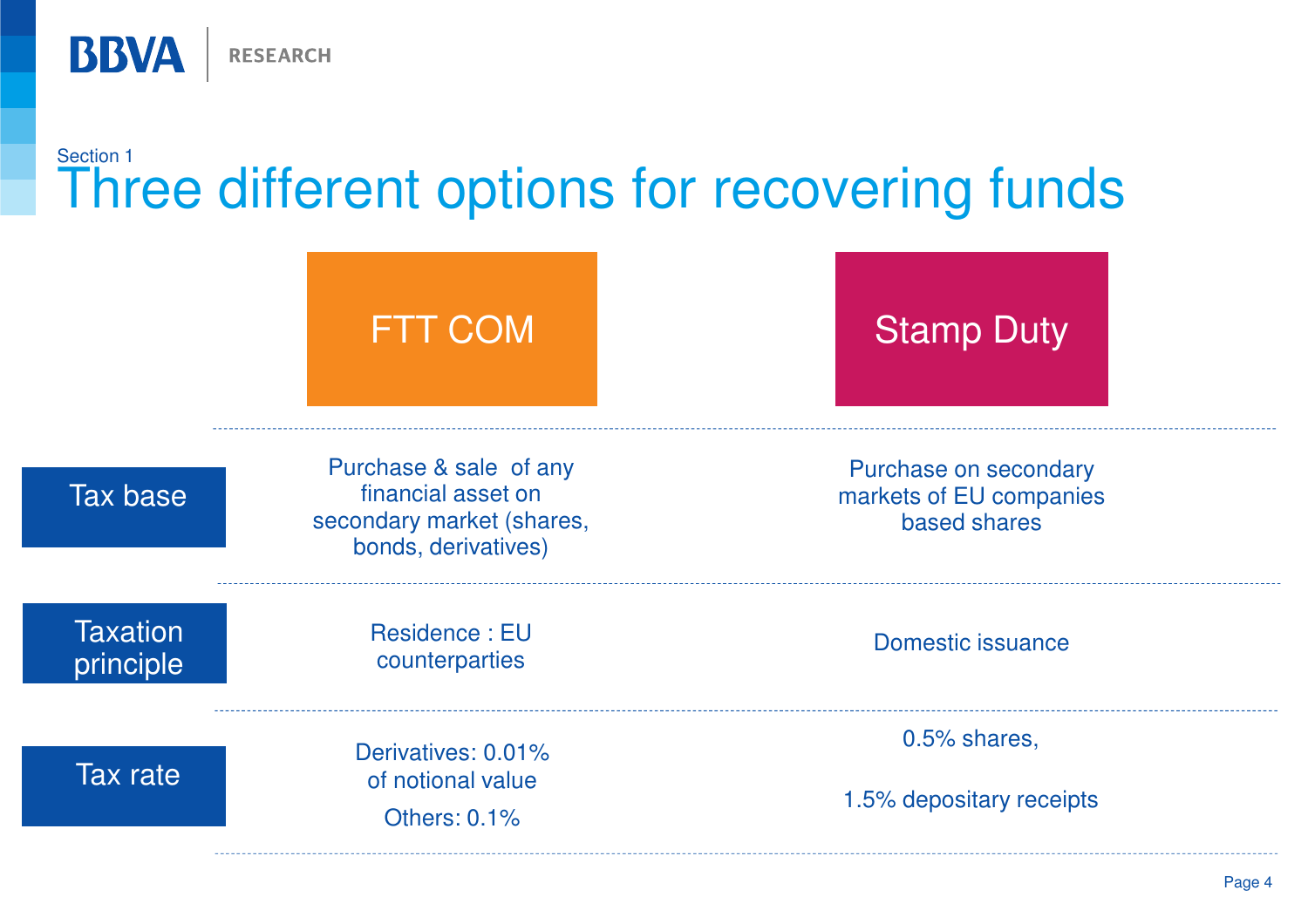**BBVA** RESEARCH

### Section 1Benefits and costs of financial tax options

|                         | <b>PROS</b>                                                                                                                                                                                                                                                                              | CONS                                                                                                                                                                                                                                                                                                                                            |  |
|-------------------------|------------------------------------------------------------------------------------------------------------------------------------------------------------------------------------------------------------------------------------------------------------------------------------------|-------------------------------------------------------------------------------------------------------------------------------------------------------------------------------------------------------------------------------------------------------------------------------------------------------------------------------------------------|--|
| <b>Broad FTT</b><br>(EU | Highest collection potential (if derivatives are included)<br>Curb speculation and volatiity (high-speed electronic<br>trading possibly not viable)<br>It does not target specific institutions or activities:<br>minimizes risk of shift to shadow banking,                             | Complicated design, especially for OTC derivatives<br>• Off-shore migration of activity if not a global tax:<br>• Capital outflows from European Markets<br>Drive business away<br>Drop in traded volumes, liquidity<br>• Downward revenue spiral<br>• Pass-through to the final customer:<br>Increased cost of capital reduces trading volumes |  |
| <b>Stamp duty</b>       | It is a narrow FTT that taxes only shares (and possibly<br>bonds) that are traded in regulated markets<br>Simpler design than broad FTT: technical<br>implementation cheap and easy through electronic<br>plattforms<br>Issuance tax principle minimizes off-shore migration<br>concerns | • Would not curb speculation<br>• Pass-through to the final customer<br>Increased cost of capital<br>Reduced trading volumes of shares                                                                                                                                                                                                          |  |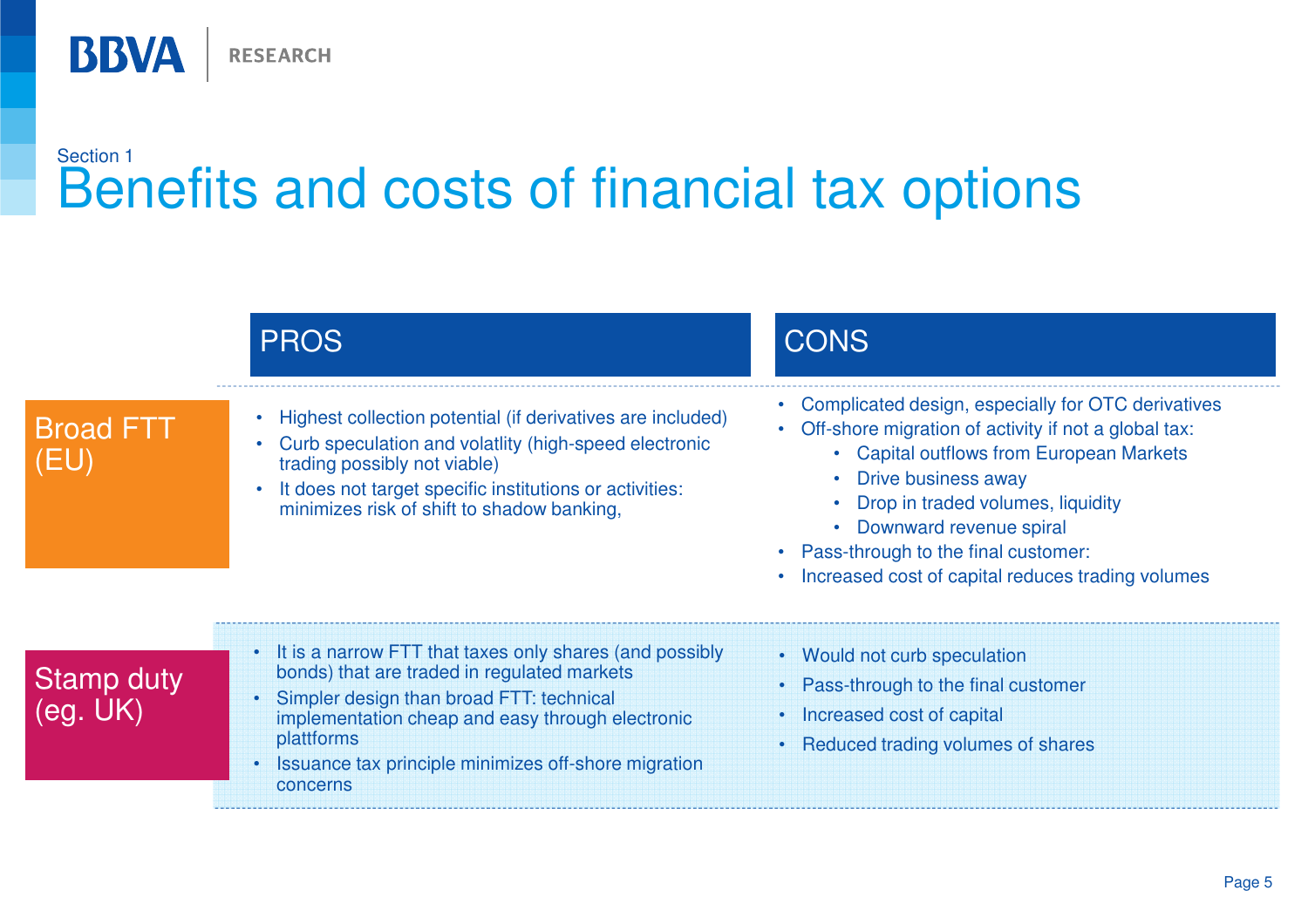| <b>BBVA</b>                                                                                | <b>RESEARCH</b>                                                                                                   |                                                                                         |                                                                                |                                                                                                    |
|--------------------------------------------------------------------------------------------|-------------------------------------------------------------------------------------------------------------------|-----------------------------------------------------------------------------------------|--------------------------------------------------------------------------------|----------------------------------------------------------------------------------------------------|
| Section 1<br><b>FTT</b> timeline                                                           | Politically driven initiative, without                                                                            |                                                                                         | <b>Huge UK</b><br>opposition                                                   | <b>G20</b><br>refused<br>it.                                                                       |
|                                                                                            | sustained technical support                                                                                       |                                                                                         |                                                                                |                                                                                                    |
| 2011                                                                                       | 2012                                                                                                              | 2013                                                                                    | 2014                                                                           | 2015                                                                                               |
| <b>Sep: Original</b><br>European<br><b>Commission</b><br>proposal for a<br><b>EU27 FTI</b> | · July: ECOFIN rejects/<br>Comission proposal/for<br><b>EU27 FTT</b><br>• Aug: French FTT<br>(shares, speculative | <b>Feb:</b> European<br><b>Commission proposal</b><br>for EU11 FTT<br>• Sep: Commission | · Feb: Ministerial<br>meeting<br>• May 6: ECOFIN<br><b>Political Agreement</b> | •27 Jan: Joint<br><b>Statement 10 member</b><br>states (including<br>Spain), renewed<br>commitment |
|                                                                                            | CDSs and HFT)<br>• ECOFIN approves                                                                                | proposal rejected by<br>Council of Legal<br><b>Services</b>                             | <b>• End-2015:</b><br>agreement on EU 11<br>FTT on hold                        | • Jun: Discussion in<br><b>ECOFIN &amp; European</b><br>Council                                    |
|                                                                                            | launching enhanced<br>cooperation by 11 EZ<br>member states                                                       | • UK refers proposal to<br>the EU Court of<br><b>Justice</b>                            |                                                                                | • Sep: Discussion in<br><b>ECOFIN, renewed</b><br><b>interest</b>                                  |
|                                                                                            |                                                                                                                   | • Dec: Comission's<br>legal services confirm<br>legality of proposal                    |                                                                                |                                                                                                    |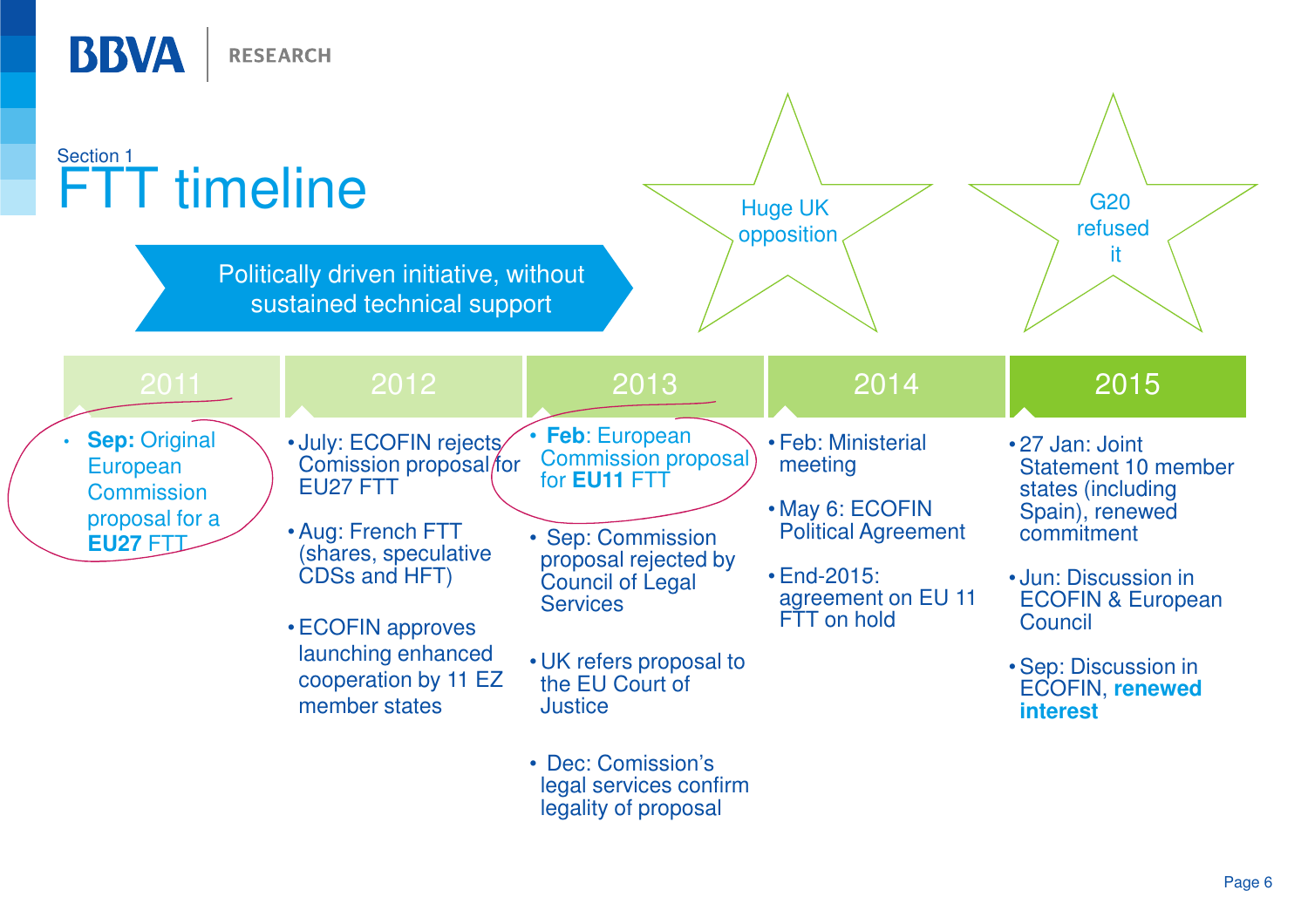

Section 1Background

#### Section 2Original FTT proposal: EU 27

Section 3Current FTT proposal: EU 11

Section 4Some empirical evidence: Europe and Latam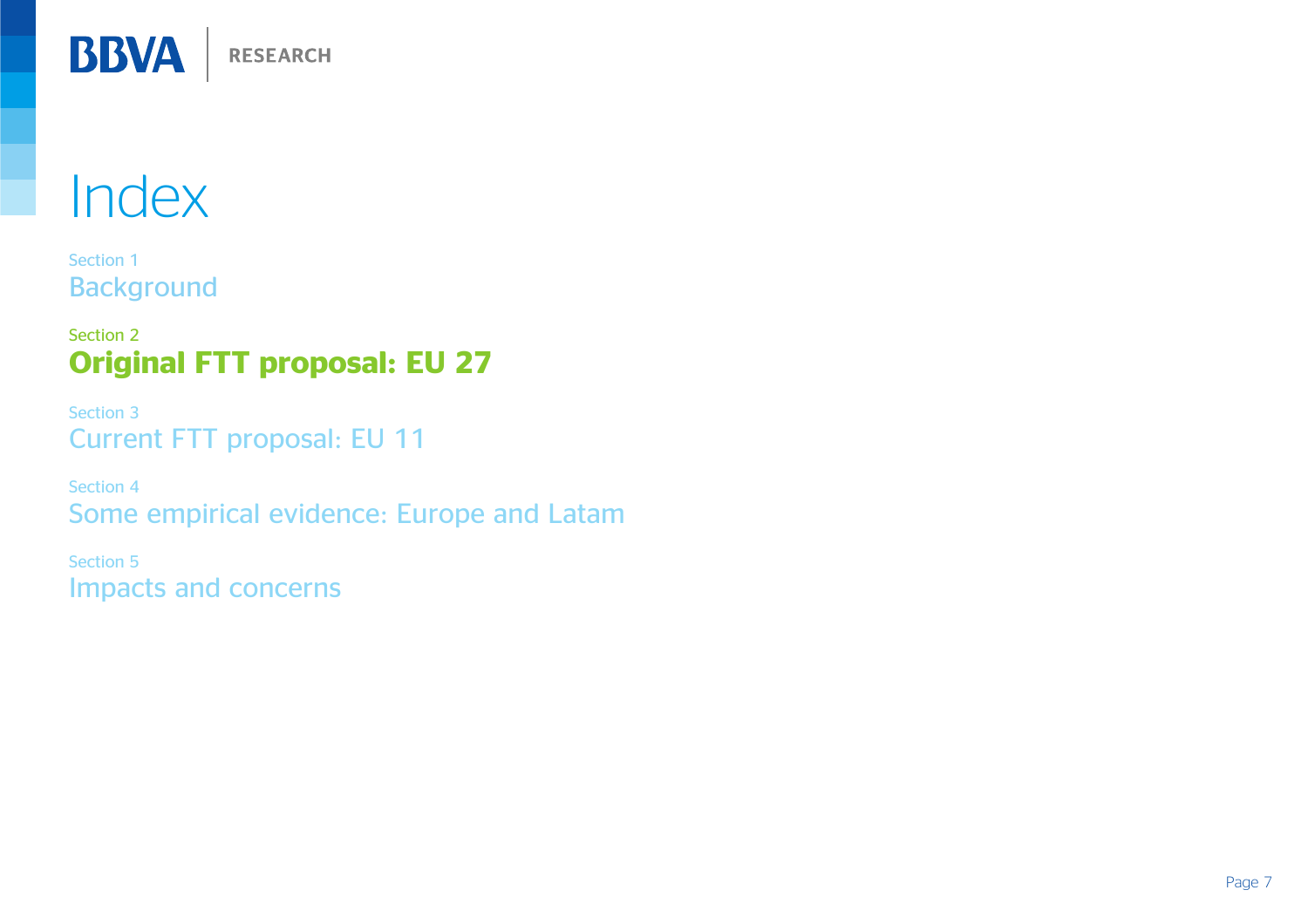

### Section 2Drivers for the EU27 FTT proposal

#### **Four main Policy Goals behind introduction of financial taxes**

PG1: Social justice: fund bail out costs(crisis resolution)

PG2: Reduce public deficit (even contribute to ESM or EU Budget)

PG3: Compensate for VAT absence

PG4: Curb speculation, reduce bad risk taking

#### What are the drivers for the EC FTT 27 proposal?

- 1. Harmonisation of national frameworks
- 2. Avoid fragmentation in the internal market, given high number of national tax measures
- 3.Make financial institutions contribute to recover the costs of the recent financial crisis
- 4. Address concerns about excessive profits in the financial sector
- 5. Ensure even taxation of the financial sector
- 6.Disincentive to overly risky or purely speculative transactions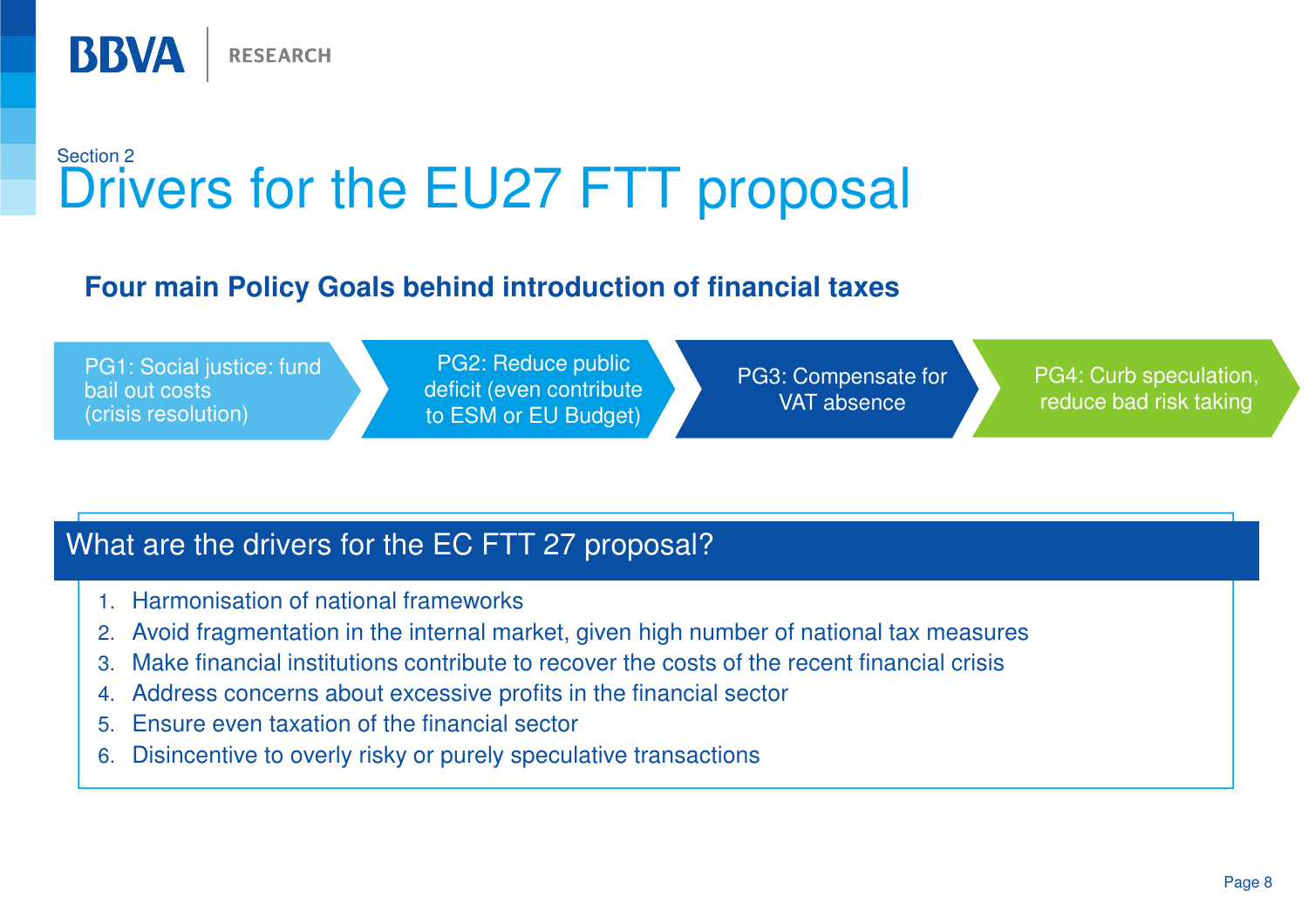

### Section 2Main features of the EU27 FTT proposal

| <b>Design: Broad base</b> (most financial transactions in secondary markets) with low rate. (0.01%<br>derivatives, 0.1% all others. Both buyer and seller pay so effectively $0,02\%$ and $0,2\%$ ). Liability:<br>residence principle |
|----------------------------------------------------------------------------------------------------------------------------------------------------------------------------------------------------------------------------------------|
| Potential revenue: Starting in 2014. €50bn/year but very dependent on derivatives and UK<br>participation                                                                                                                              |
| <b>Destination of proceeds.</b> Not clear. EU COM proposes to divide the proceedings among the EU and<br>party Members but Germany would never accept that                                                                             |
| <b>Impact over real economy: -1,76% EU GDP, labor (-0.4M, uncertain)</b>                                                                                                                                                               |



 $\bullet$  **EU Parliament** definitely **wants to tax financial sector** and curb speculation and France is poised to lead the way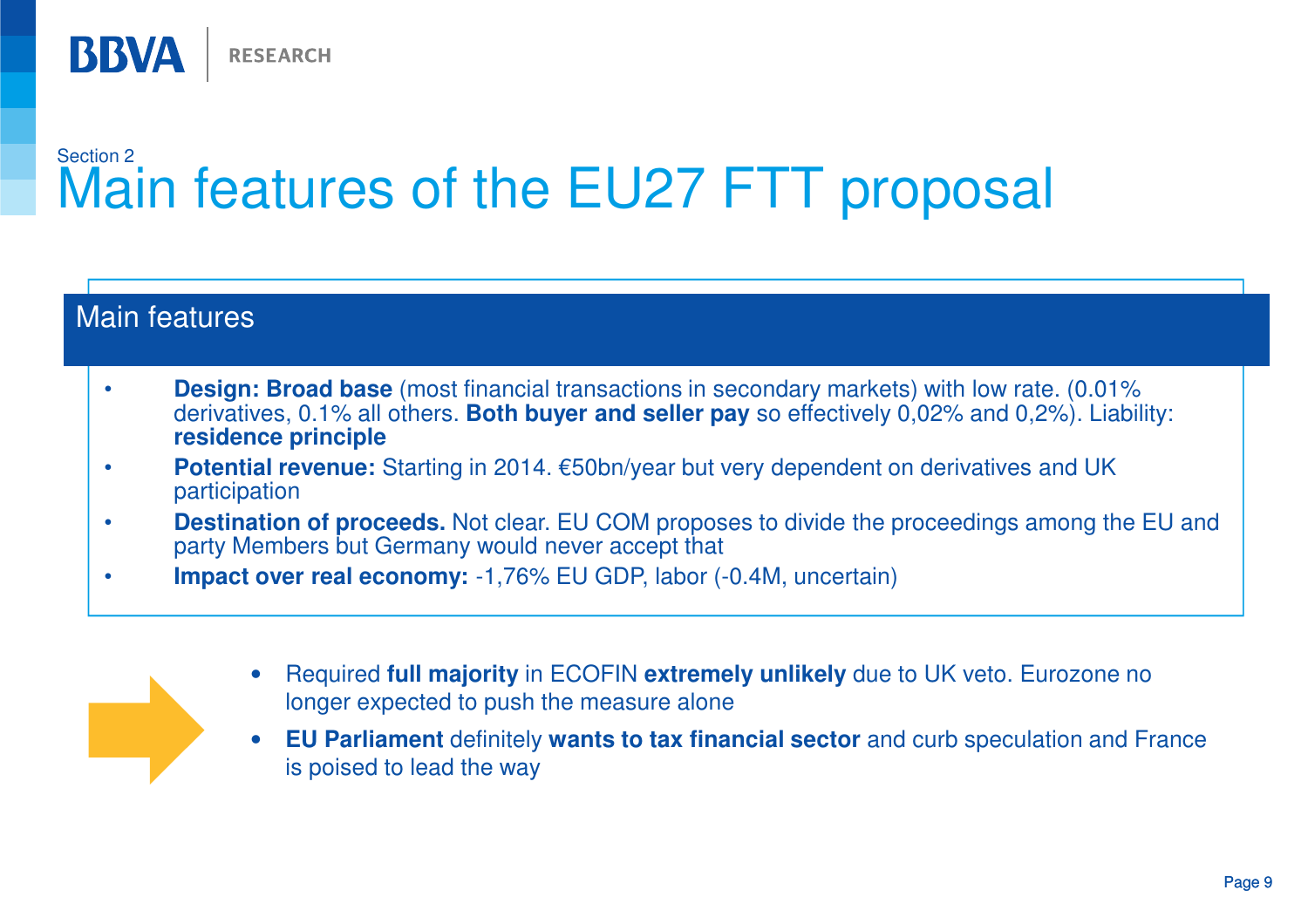

Section 1Background

Section 2Original FTT proposal: EU 27

#### Section 3Current FTT proposal: EU 11

Section 4Some empirical evidence: Europe and Latam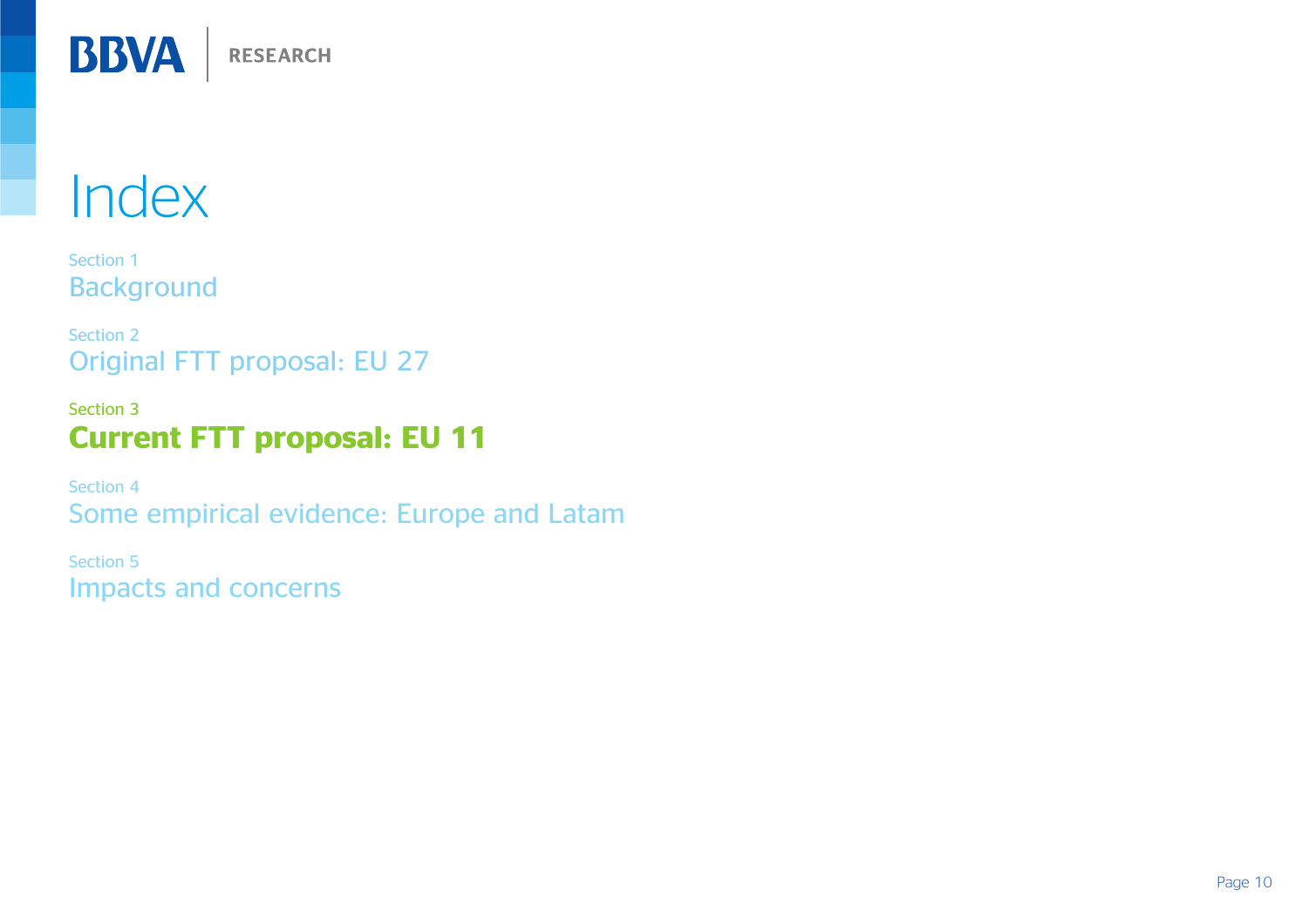

### Section 3Main features of the EU11 FTT proposal

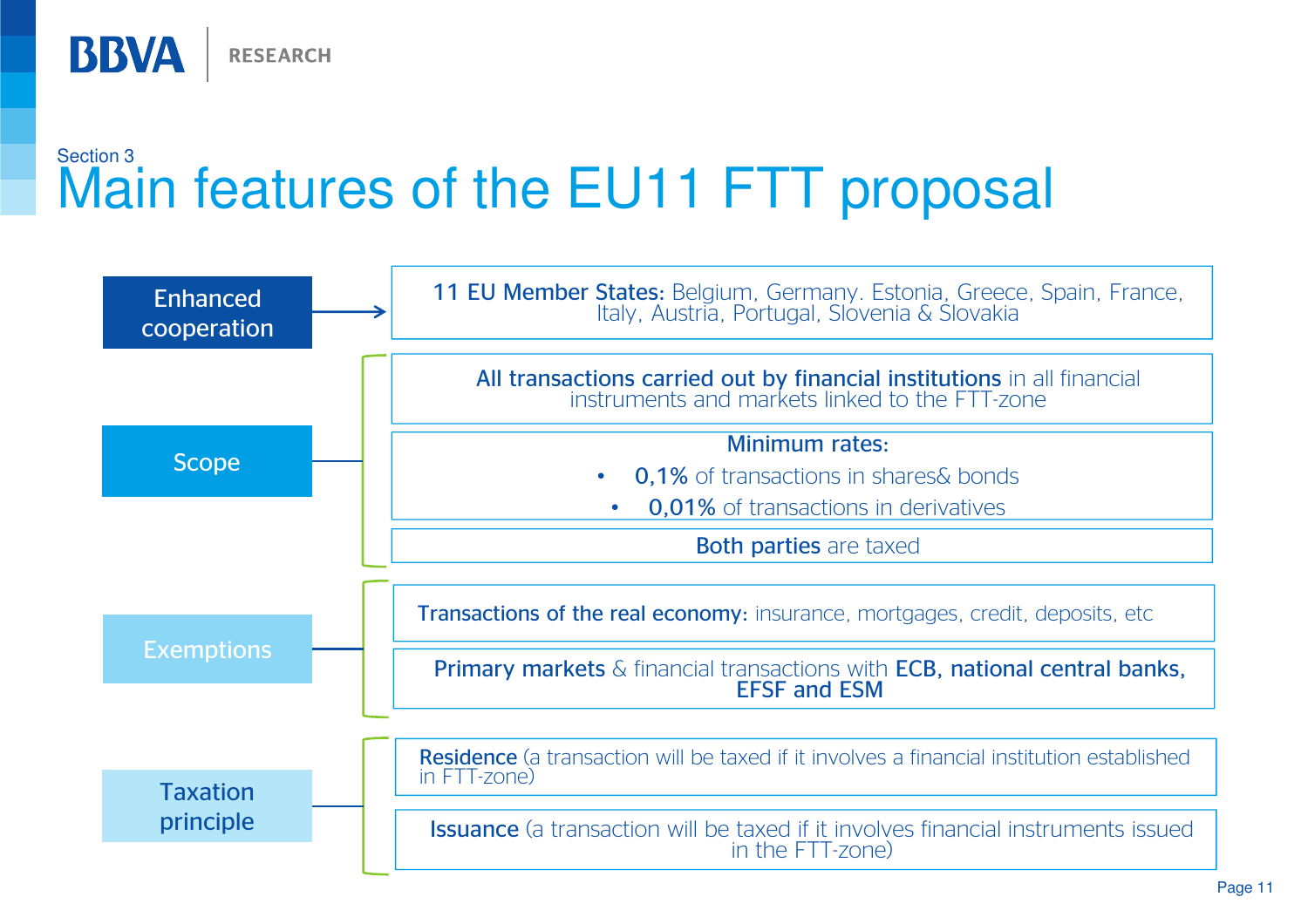**RESEARCH** 

BBVA

### Section 3Latest state of play: Sep 2015 ECOFIN meeting



Significant matters still require agreement: tax rate and definition of market maker exemptionTechnical group has "clear mandate" to advance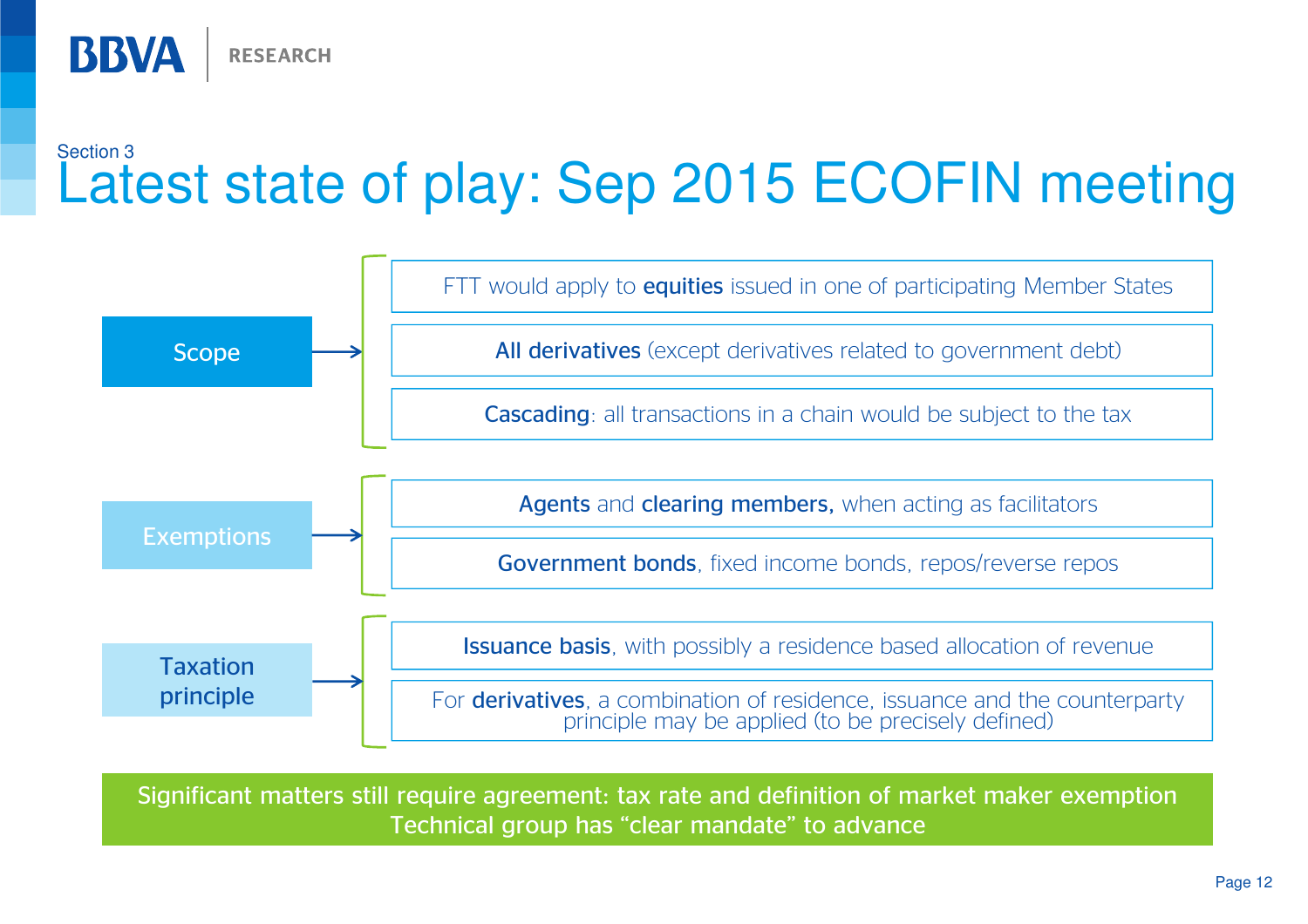

# Section 1 Estimated revenues from EU11 FTT are small relative to total



Source: European Commission, Impact Assessment 14.2.2013

FTT revenues

Warning: Initial revenue estimates are optimistic. Do not take into consideration market adjustments and fall in trading activity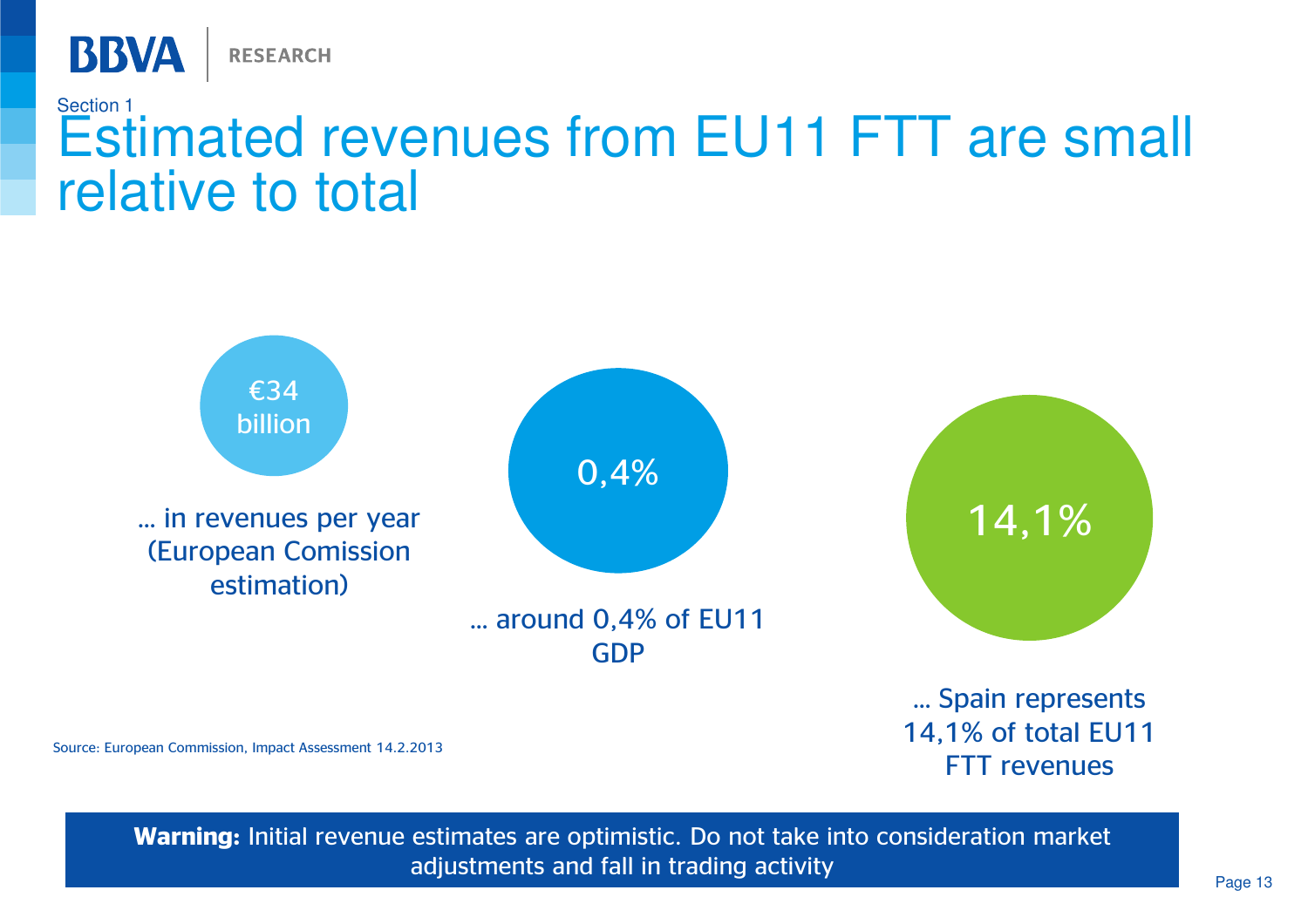

### Section 6BBVA assessment of proposed EU11 FTT

...

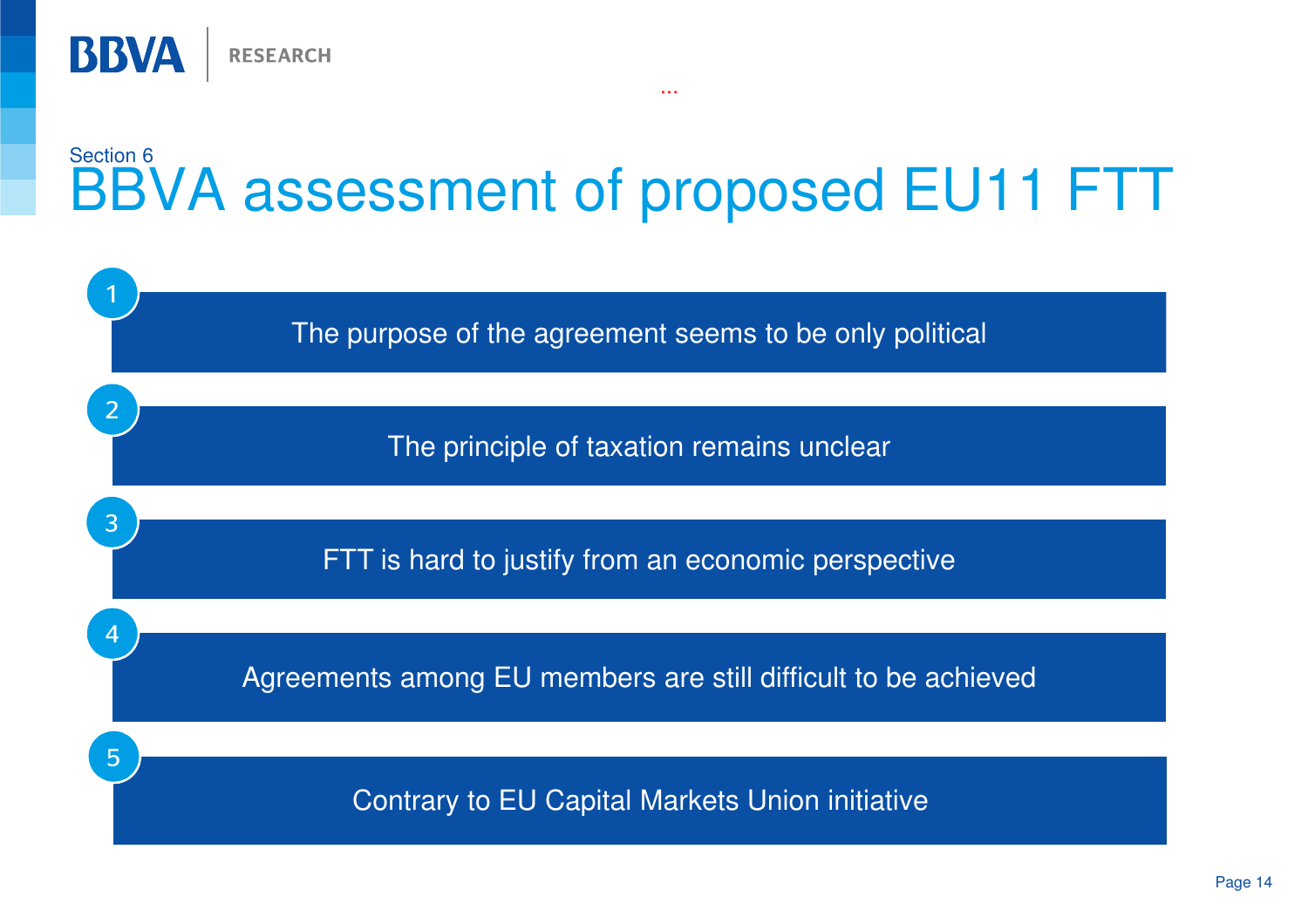![](_page_14_Picture_0.jpeg)

Section 1Background

Section 2Original FTT proposal: EU 27

Section 3Current FTT proposal: EU 11

Section 4Some empirical evidence: Europe and Latam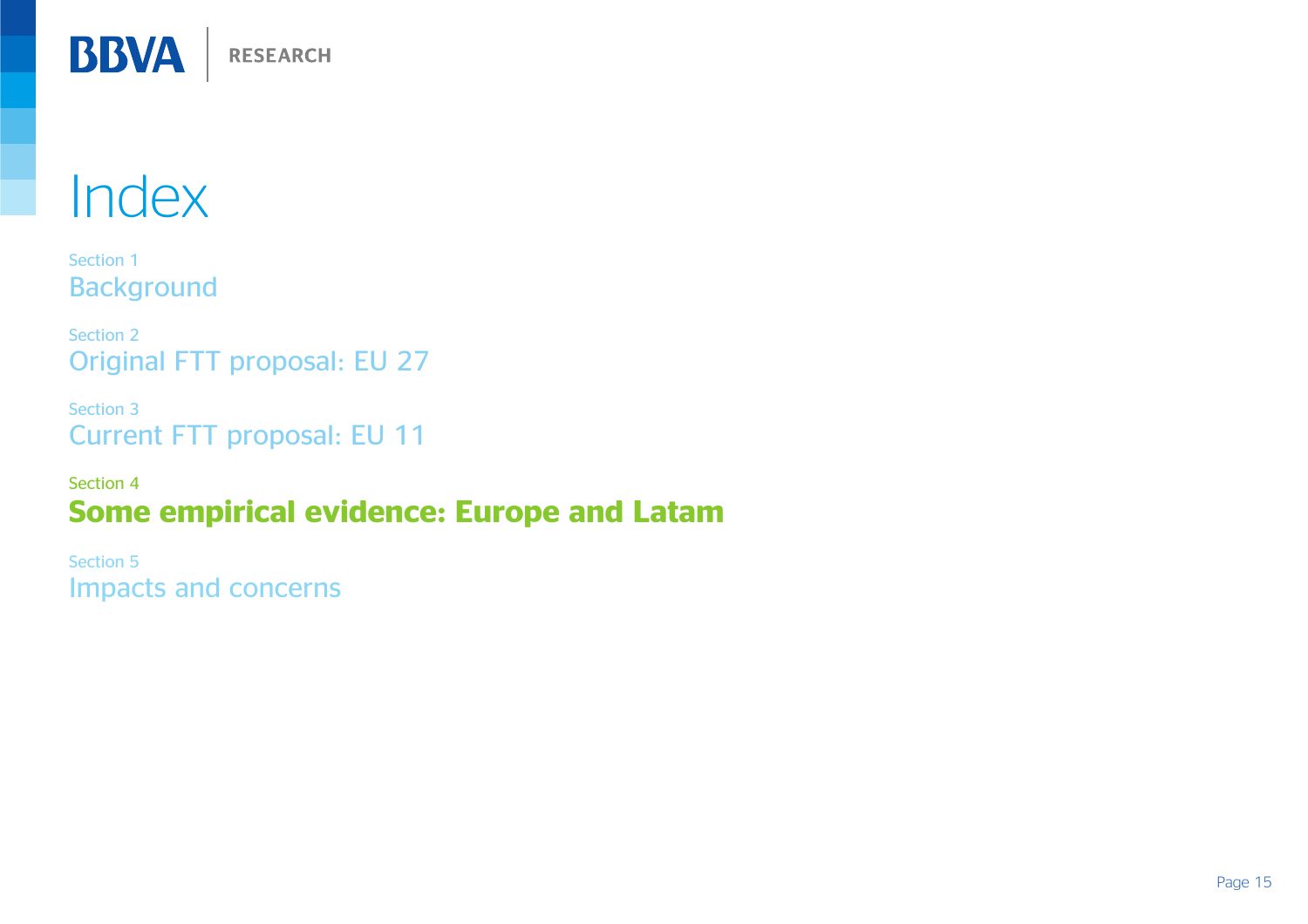![](_page_15_Picture_0.jpeg)

# Section 4Existing financial taxes in European countries

#### Financial taxes in European counties

Source: PWC, Barclays, eu Commission, BBVA Research

|                | <b>Type</b>                 | Legal status                   | <b>Start date</b> | Tax base                                                             | Tax rate                                                                   | Scope                                                                                                                                | <b>Proceeds &amp; Destination</b>                                  |
|----------------|-----------------------------|--------------------------------|-------------------|----------------------------------------------------------------------|----------------------------------------------------------------------------|--------------------------------------------------------------------------------------------------------------------------------------|--------------------------------------------------------------------|
| <b>Austria</b> | Bank levy In force          |                                | 01/01/2011        | o Liabilities with adjustments<br><b>o</b> Derivatives               | 0.055% - 0.085% on liabilities<br>0.013% for derivatives                   | Credit institutions including branches of foreign<br><b>entities</b>                                                                 | €500m annually to<br><b>Treasury</b>                               |
|                | Belgium Bank levy           | Abolished. Under<br>discussion | 2010              | Deposits (preceeding year)                                           | 0.15%                                                                      | Banks, brokerage firms, life insurance companies                                                                                     | €600m in 2010 to<br><b>Deposit Guarantee</b><br>Fund               |
| Finland        | <b>FTT</b>                  | In force                       |                   | exempts securities traded on<br>stock exchanges                      | 1,60%                                                                      | wholesale financial transactions                                                                                                     | <b>Treasury</b>                                                    |
| France         | Bank levy In force          |                                | 01/01/2011        | <b>Regulatory capital</b><br>(progressive on RWAs)                   | 0,0025                                                                     | Credit institutions, investment companies, market<br>operators, members of a clearing house and other<br>financial service providers | €555 m in 2012 to<br>Treasury                                      |
| German         | Bank levy In force          |                                | 01/01/2011        | o Liabilities with adjustments<br>o Off balance sheet<br>derivatives | 0.02% - 0.04% on liabilities<br>0.00015% off balancesheet<br>derivatives   | <b>Credit Institutions</b><br>Collected on a single entity basis                                                                     | €1.0 bln annually to<br><b>Banking Fund</b>                        |
|                | Hungary Bank levy In force  |                                | 27/09/2010        | Total adjusted balance sheet                                         | $0.15\% - 0.5\%$                                                           | Banks, insurers, brokers, and other financial service $\epsilon$ 700m in 2010 – 0.7%<br>providers                                    | <b>PIB to Treasury</b>                                             |
| Italy          | <b>FTT</b>                  | Proposal dropped               |                   | exempts securities traded on<br>stock exchanges                      | 0,150%                                                                     | wholesale financial transactions                                                                                                     | <b>Treasury</b>                                                    |
|                | Portugal Bank levy In force |                                | 01/01/2011        | o Liabilities with adjustments<br><b>o</b> Derivatives               | 0.01% to 0.05% on liabilities<br>0.01-0.02 bps on financial<br>derivatives | Credit institutions domiciled in Portugal including<br>branches of foreign entities                                                  | Treasury                                                           |
|                | Sweden Bank levy In force   |                                | 30/12/2009        | Liabilities with adjustments                                         | 0,00036                                                                    | Banks and other credit institutions including<br>Swedish branches operating abroad and foreign<br>subsidiaries                       | 2.5% GDP in 15 years<br>(€250m annually) to<br><b>Banking Fund</b> |
| <b>UK</b>      | Bank levy In force          |                                | 01/01/2011        | <b>Total Liabilities with</b><br>adjustment                          | 0.07% general<br>0.0375% long maturity funding                             | Banks with liabilities > 20 bln GBP                                                                                                  | £21/2 bln annually to<br><b>Treasury</b>                           |
| Iceland        | Bank levy In force          |                                | 2011 (end)        | <b>Total liabilities</b>                                             | 0.041%                                                                     | Institutions operating as comercial, savings or credit<br>banks (including branches of foreign banks)                                | Treasury                                                           |
| <b>EU</b>      | <b>FTT</b>                  | Proposal                       | 10/07/1905        | <b>Financial transactions</b>                                        | to be determined in Autumn                                                 | to be determined in Autumn                                                                                                           | EU budget                                                          |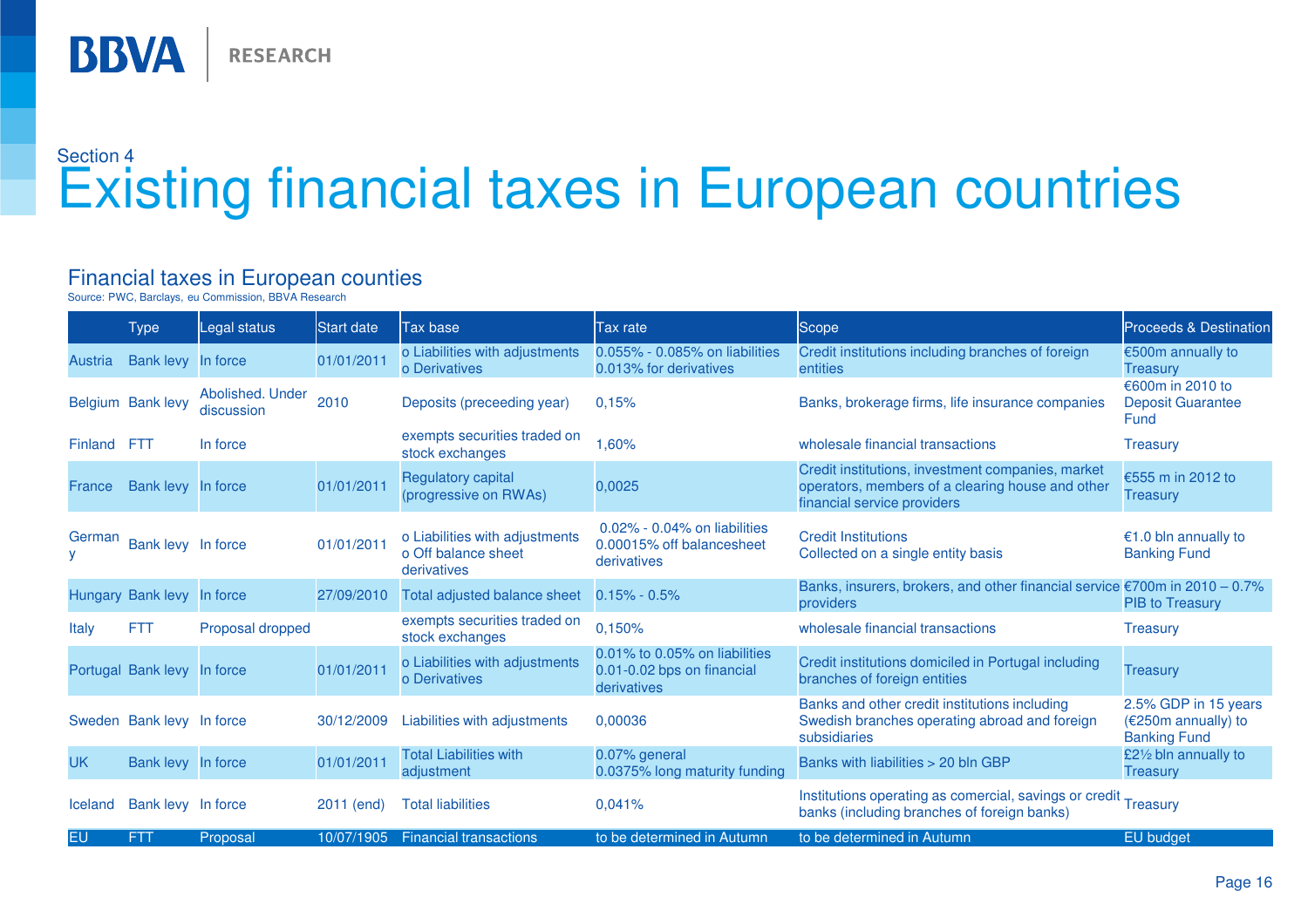![](_page_16_Picture_0.jpeg)

# Section 4Existing FTT in Latam countries

#### Financial Taxes in Latin American countries

Source: BBVA Research

|               | <b>Type</b> | Legal status                                 | Start date           | <b>Tax base</b>                                                                                                                                                 | <b>Tax rate</b>                                                                    | Scope                 | Proceeds & Destination                           | <b>Observations</b>                                                                            |
|---------------|-------------|----------------------------------------------|----------------------|-----------------------------------------------------------------------------------------------------------------------------------------------------------------|------------------------------------------------------------------------------------|-----------------------|--------------------------------------------------|------------------------------------------------------------------------------------------------|
| Venezuela     | <b>FAT</b>  | In force                                     | $Jan-11$             | Results before taxes                                                                                                                                            | 5%                                                                                 | <b>Banking system</b> | 20 11: 0, 0 5% GDP                               | To fund charities                                                                              |
| Venezuela     | FAT         | In force                                     | Aug-11               | Net profits, if above \$353bn<br>(Mercantil and Provincial bank)                                                                                                | $1\%$                                                                              | <b>Banking system</b> | 2011:0,012% GDP financial system<br>contributors | To fund schools<br>and sport<br>federations                                                    |
| Argentina     | <b>FTT</b>  | In force                                     |                      | Movements in current accounts.<br>Banks also pay 0,0 12% for<br>transfers (wages) and $0,0015%$ to $0,60%$<br>shops with POS (17% deducted<br>from other taxes) |                                                                                    |                       | 1,8% GDP or 12,7% Credit                         | 2010:3% gross<br>financial<br>intermediation<br>margin, 6 % profits                            |
| <b>Brasil</b> | <b>FTT</b>  | In force                                     |                      | Credit, change, insurance, fixed or<br>variable income                                                                                                          | Dependent on the<br>transaction                                                    |                       | R\$ 26,6 bn (USD 15,2 bn) (0,7% of GDP)          | n.a.                                                                                           |
| Chile         | <b>FTT</b>  | In force                                     |                      | Documents in a credit transaction the value of the                                                                                                              | Dependent on term of<br>the document, 0,05% of<br>document per month<br>(max 0,6%) |                       | 20 10 : 0,2% GDP, 0.27% credit                   | No impact on bank<br>results. Tax was<br>halved in 2009 and<br>that had an impact<br>on credit |
| Colombia      | <b>FTT</b>  | Inforce,<br>gradual<br>removal up to<br>2018 |                      | Withdrawal or transfer of funds                                                                                                                                 | 0.40%                                                                              |                       | 0,59% GDP, 2,03% credit                          | Some banks offer<br>non-taxed<br>products                                                      |
| Peru          | <b>FTT</b>  | In force                                     |                      | All transactions                                                                                                                                                | 0,005%                                                                             |                       | 0,2% GDP (0,8% credit private sector)            | Null (low rate)                                                                                |
| Venezuela     | <b>FTT</b>  | <b>Dropped</b>                               | Nov-2007-jun<br>2008 | Credits and debits in corporates'<br>deposits, but interbank overnight                                                                                          | 1,50%                                                                              |                       | 1.3% GDP                                         |                                                                                                |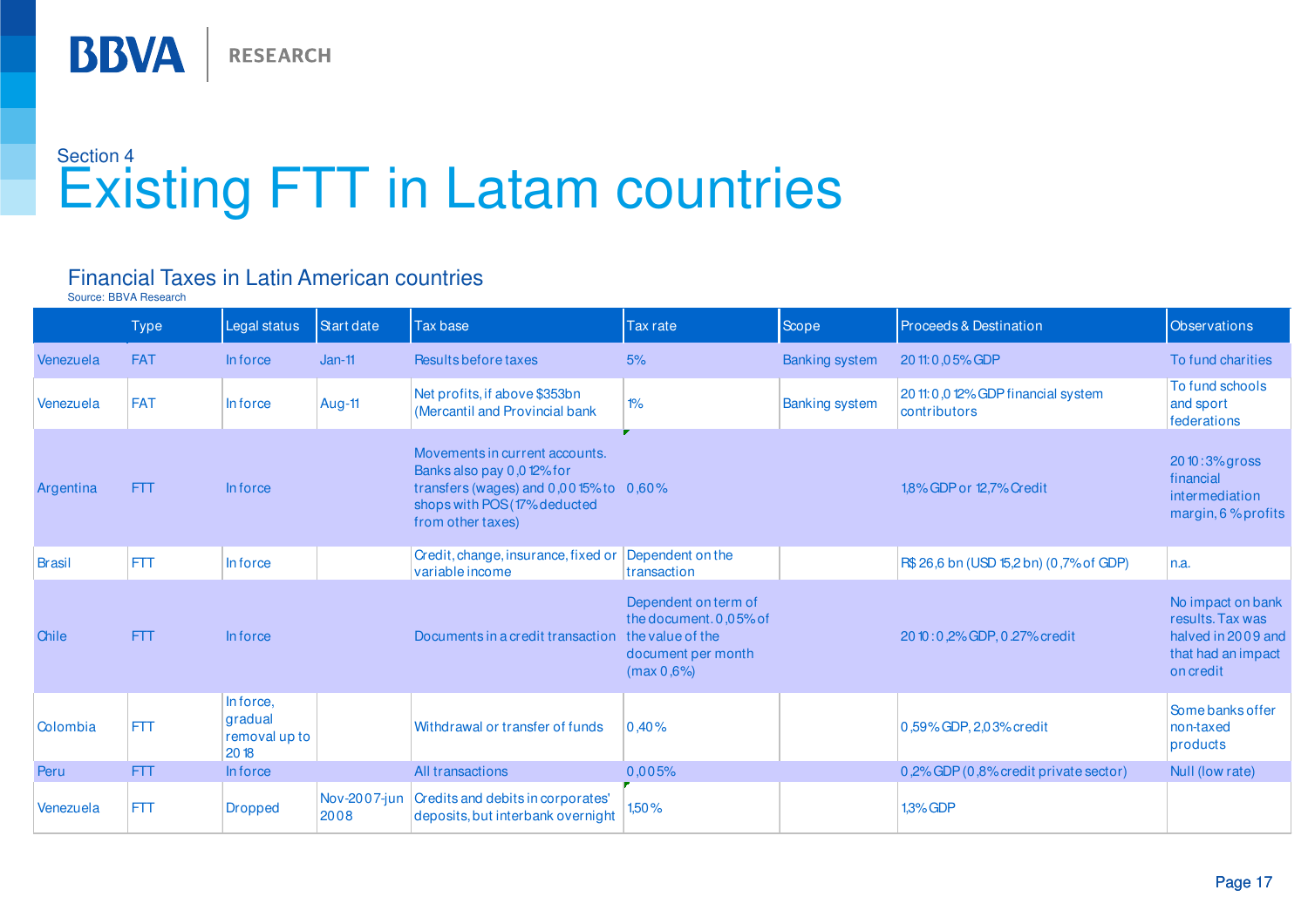![](_page_17_Picture_0.jpeg)

# Section 4Some different conditions existed in Latam when FTTs were introduced

#### **Comparison in terms of FTT effects**

|       | <b>PROS</b>                                                                                                                                                                                                                                                                                                | <b>CONS</b>                                                                                                                                                                                                                                                                                                                                                                                                     |
|-------|------------------------------------------------------------------------------------------------------------------------------------------------------------------------------------------------------------------------------------------------------------------------------------------------------------|-----------------------------------------------------------------------------------------------------------------------------------------------------------------------------------------------------------------------------------------------------------------------------------------------------------------------------------------------------------------------------------------------------------------|
| EU    | Significant fiscal revenues raised<br><b>Low collection costs</b><br><b>Mitigates speculation (?)</b><br><b>EU integration: harmonize</b><br>domestic EU FTTs<br>Additional source of revenues<br>although from high starting level<br>$35 - 40\%$ GDP<br>Implemented after the financial<br><b>crisis</b> | Disincentivates purchase of equity and<br><b>bonds</b> in secondary markets; less liquidity<br>which implies higher funding costs. Against<br><b>CMU</b><br><b>Disincentivates use of derivatives by</b><br>corporates: higher risk<br><b>Circumvention and tax base erosion</b><br>Geo relocation: out of the EU<br>Shift towards shadow banking<br>Shift towards non-taxed assets<br><b>Cascading effects</b> |
| LATAM | Significant fiscal revenues<br>raised from low base 15-20%<br><b>GDP</b><br><b>Low collection costs</b><br><b>Mitigates fiscal evasion (not</b><br>always)<br><b>Macro/financial stability</b>                                                                                                             | <b>Disincentives use of banking services</b><br><b>Circumvention and tax base erosion</b><br>More shadow banking/informality<br>Use of cash<br><b>Cascading effects</b><br>Implemented during the financial crisis<br>Page 18                                                                                                                                                                                   |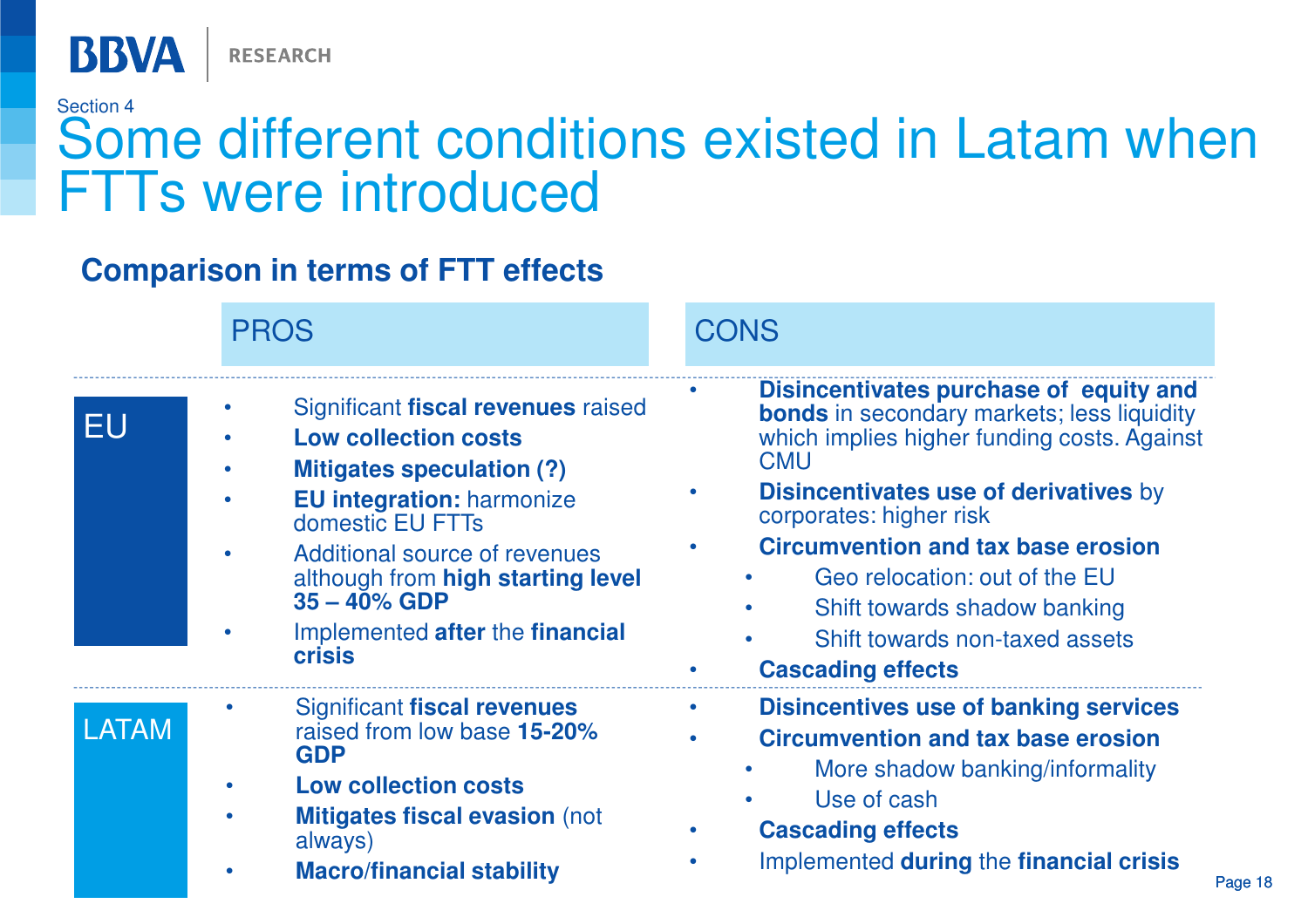![](_page_18_Picture_0.jpeg)

#### Section 4

# Lessons learned from previously implemented FTTs in Latam

FTTs typically are set as temporary taxes to recover fiscal expenses from financial crisis

FTTs begin with **low tax rates** and **broad base** 

![](_page_18_Picture_6.jpeg)

![](_page_18_Picture_7.jpeg)

With time FTT exemptions increase and markets adjust their behaviour 4 **Example of the complete the case** and **markets adjust** their senation

FTTs are made permanent, their tax base erodes and the tax rate increases (generally x2)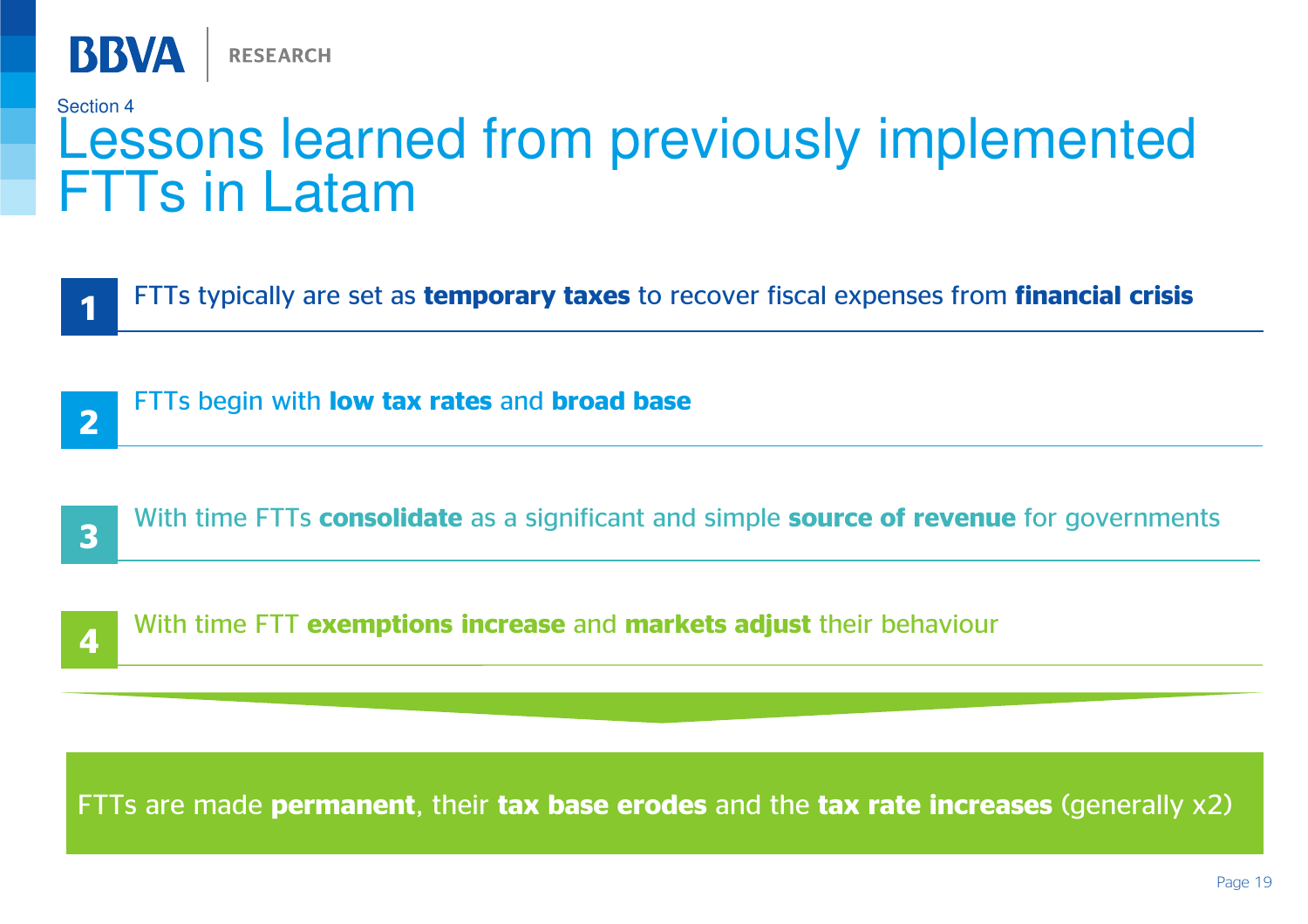![](_page_19_Picture_0.jpeg)

Section 1Background

Section 2Original FTT proposal: EU 27

Section 3Current FTT proposal: EU 11

Section 4Some empirical evidence: Europe and Latam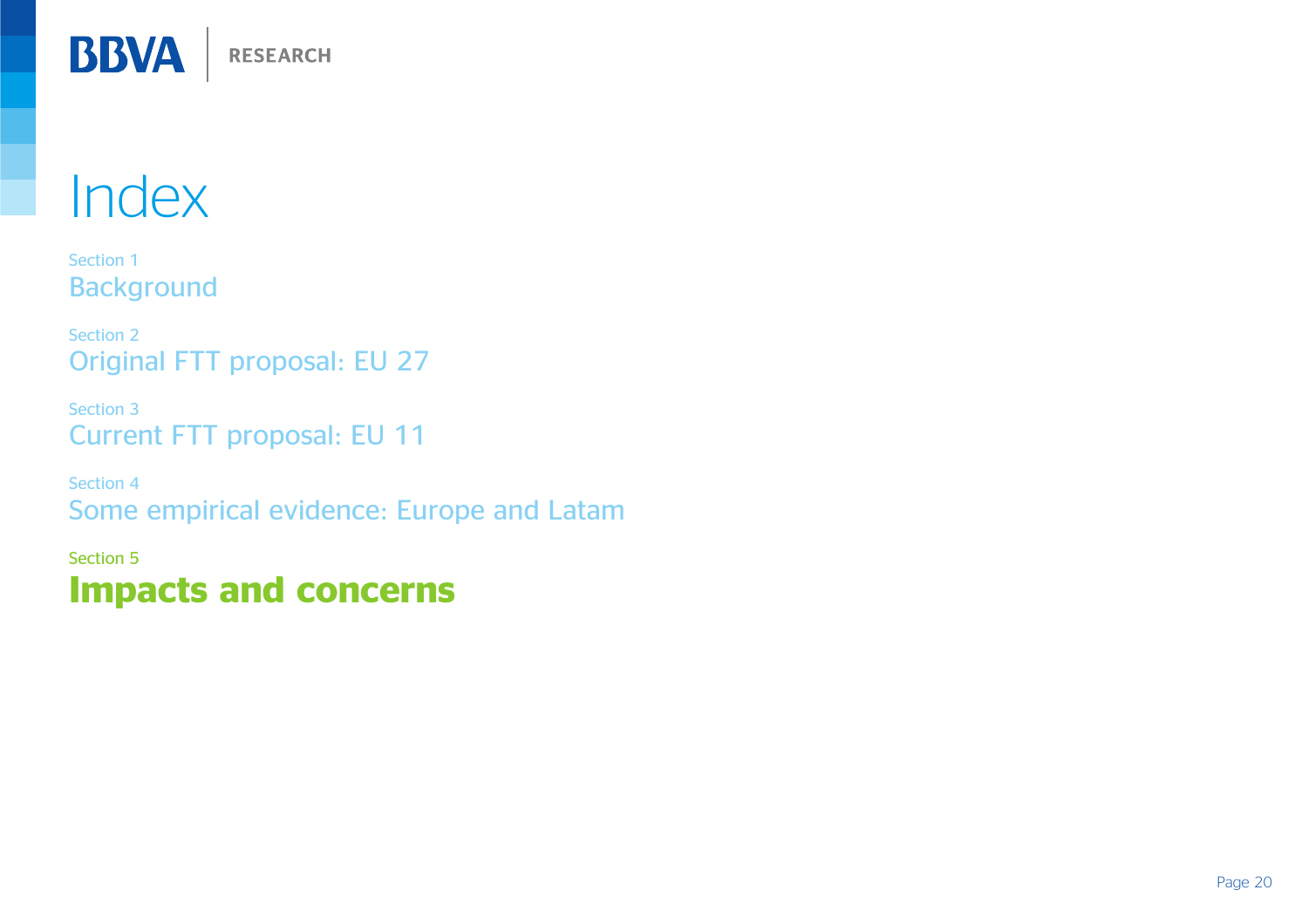![](_page_20_Picture_0.jpeg)

# Section 5Impacts on day to day operations

- 1Increases financing costs of collateralised operations (repos, reverse repos, securities lending), especially for short term maturities (days, weeks)
- 2Raises financial transactions costs, especially on short term instruments (1-3 months) and fixed debt instruments
- 3Market making activities are made difficult to sustain due to higher costs, complexity and uncertainty in their estimations
- 4Managing financial risk is made more difficult, both for CIB activities and the bank's balance sheet operations

![](_page_20_Picture_6.jpeg)

Competitive equilibrium among EU members is distorted. Geographical displacement of operations outside the EU11 FTT zone is incentivized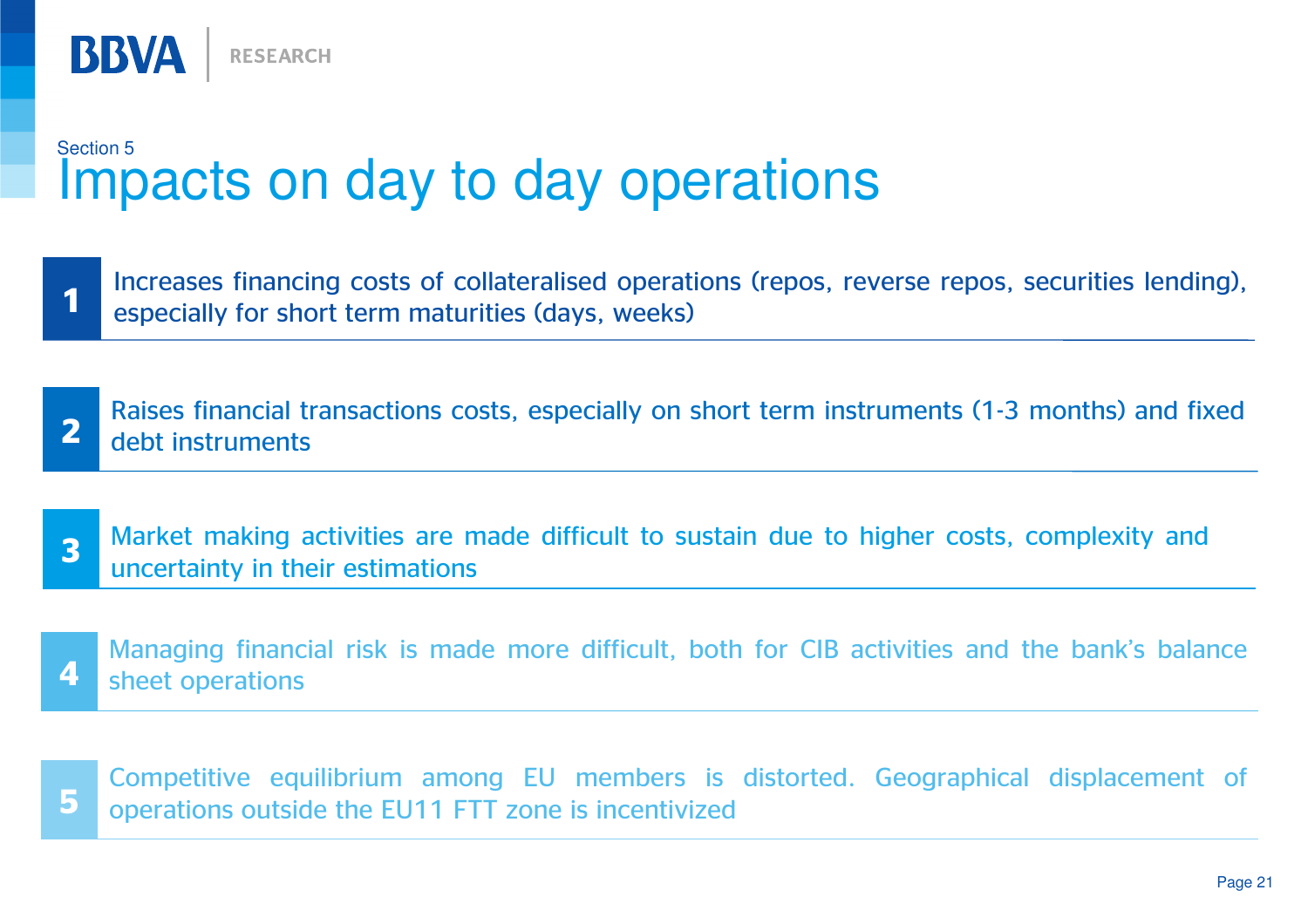# Section 5Cummulative impacts: risk of overlapping

**Beyond Basel III new requirements, there are other regulatory proposals targeting the banking system aimed at reinforcing financial stability while protecting taxpayers' money**

#### Other Taxes

**BBVA** 

- Corporate Income Tax
- •Irrecoverable VAT
- Employment taxes•
- Domestic bank levies/FTTs•
- Expenses due to assistance to the authorities in tax collection

#### Other regulation aimed at reducing risk taking

• Basel III/CRDIV: capital liquidity, leverage

**RESEARCH** 

- G-SIB and national SIFI capital buffers
- Crisis Management: cost of bail-in, living will and other requirements

![](_page_21_Picture_12.jpeg)

#### Resolution Measures

Measures to resolve financial institution in an orderly and effective manner:

- Resolution Funds
- DGS with resolution powers
- TLAC/MREL

#### Market infrastructure

Measures to curb speculation

- MIFID (HFT, CCPs, derivatives)
- EMIR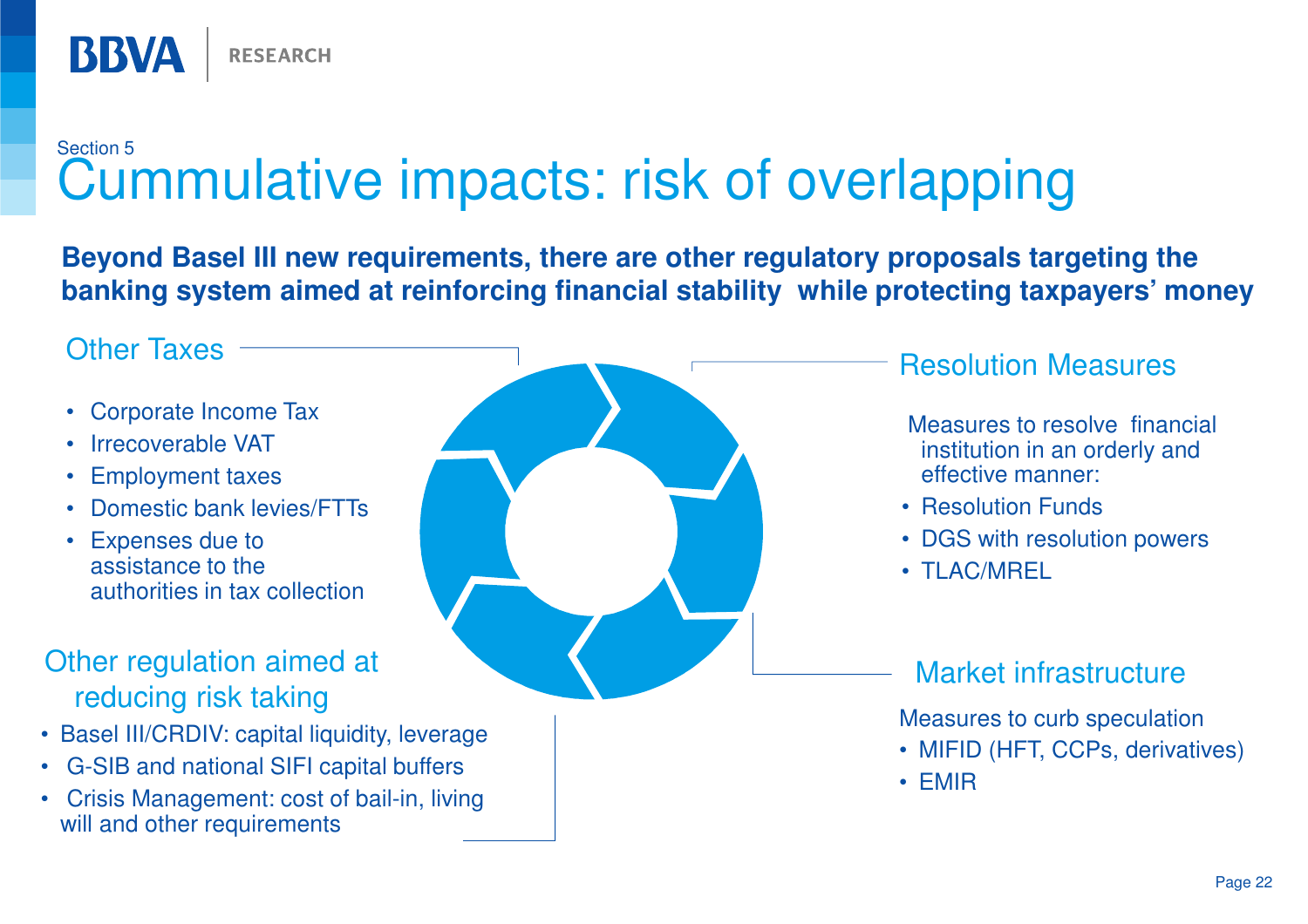![](_page_22_Picture_0.jpeg)

#### **Four main concerns**

**RESEARCH** 

**BBVA** 

Cumulative impact (DGS, Resolution, Basel III, Bail in, SIFIs, Cocos,etc)

Distortive effects (credit decisions, circumvention)

Already high contribution to public tax revenues

Fall in liquidity and financial sector size

**Level playing field:** EU vs rest of non-FTT world (mostly US)**; within Europe:** tax burden sharing, minimum tax rate, relocation towards off-shore and other markets and/or products

**Collection liability:** practical issues and costs associated with enforcing collection and compliance. Financial institutions responsible for collection on behalf of counterparties!

**Circumvention/Shift effect:** tax base erosion through migration of transactions outside the scope of the legislation. Endless spiral of diminishing proceeds and organized markets liquidity

**Vicious circle:** reduced fiscal proceeds due to reduced trading activity could lead to future tax rates increases and so on

**Contrary to CMU initiative**: increased financing cost for corporates. Reduce its riskmanagement capacity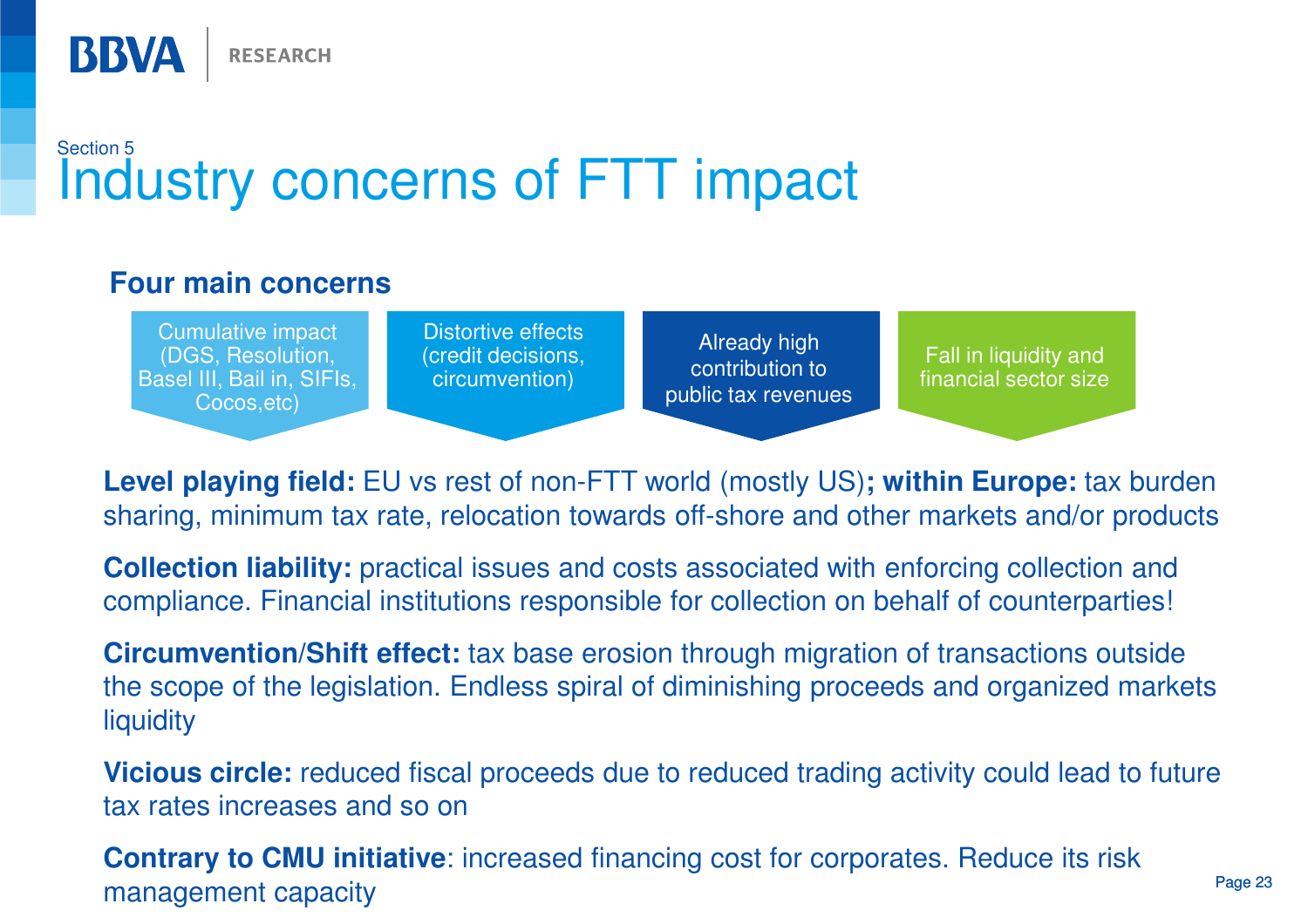![](_page_23_Picture_0.jpeg)

# Section 5Impact of FTT on BBVA

![](_page_23_Figure_2.jpeg)